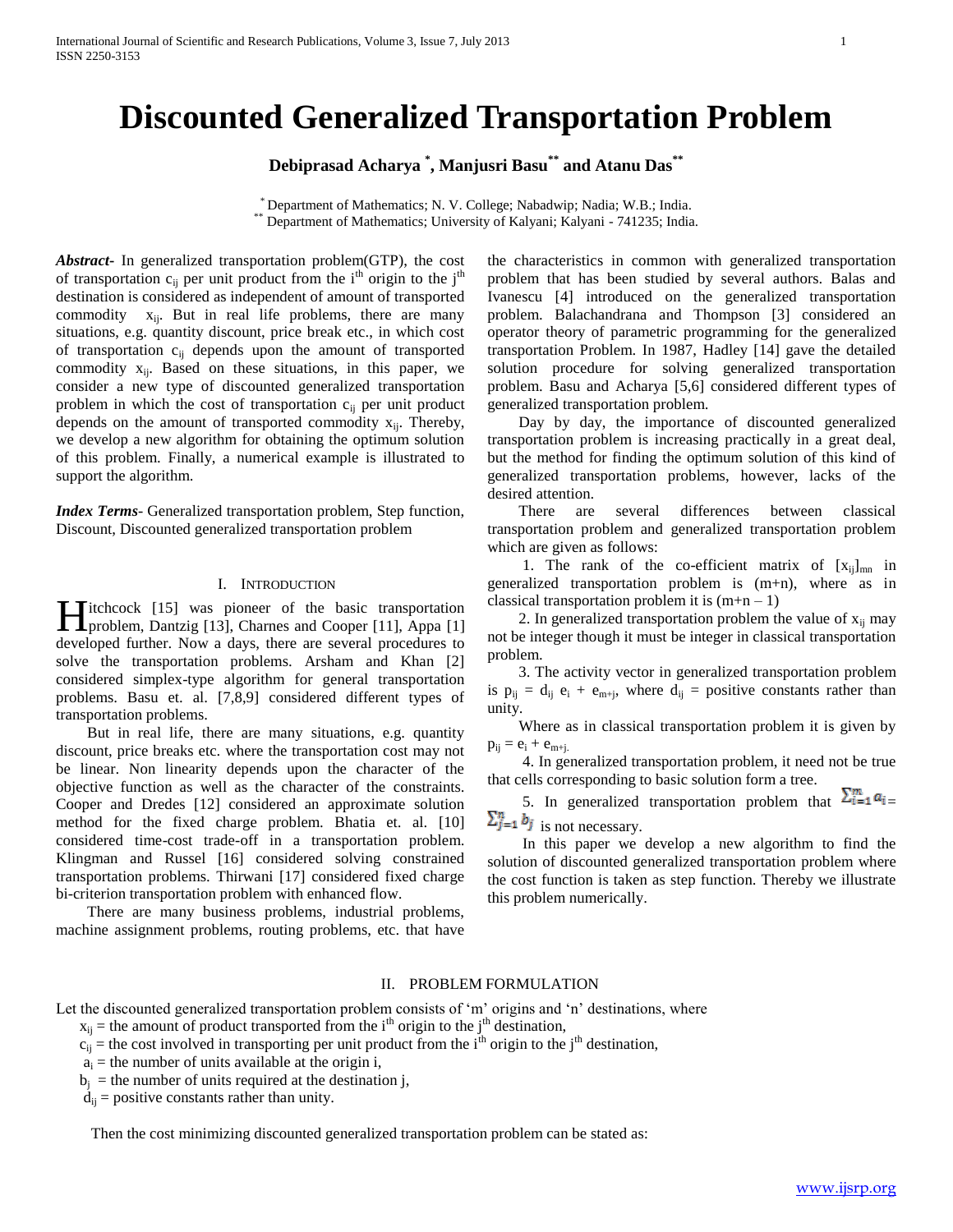$$
P_1: \t Min Z = \sum_{i=1}^{m} \sum_{j=1}^{n} c_{ij} x_{ij} \t (1)
$$

subject to, 
$$
\sum_{j=1}^{n} d_{ij} x_{ij} \leq a_i
$$
, for i=1,2,3,........,m. (2)

$$
\sum_{i=1}^{m} x_{ij} = b_j, \quad \text{for } j = 1, 2, 3, \dots, n. \tag{3}
$$

$$
c_{ij} = \begin{cases} c_{ij}^{1} & \text{if } o \leq x_{ij} \leq x_{ij}^{1} \\ c_{ij}^{2} & \text{if } x_{ij}^{1} \leq x_{ij} \leq x_{ij}^{2} \\ c_{ij}^{3} & \text{if } x_{ij}^{2} \leq x_{ij} \leq x_{ij}^{3} \\ \dots & \dots & \dots & \dots \\ \dots & \dots & \dots & \dots \\ \dots & \dots & \dots & \dots \\ \dots & \dots & \dots & \dots \\ \dots & \dots & \dots & \dots \\ c_{ij}^{g} & \text{if } x_{ij}^{g-1} < x_{ij} \end{cases} \tag{4}
$$

where  $c_{ij}^1 > c_{ij}^2 > c_{ij}^3 > \dots > c_{ij}^g$  and  $x_{ii} \ge 0$ .

#### **Net Evaluation**

Introducing slack variables, the problem  $P_1$  can be written as

$$
P_2: \t Min Z = \sum_{i=1}^{m} \sum_{j=1}^{n+1} c_{ij} x_{ij} \t (5)
$$

subject to,  
\n
$$
a_i - \sum_{j=1}^m a_{ij} x_{ij} - x_{i,n+1} - 0
$$
\n
$$
b_j - \sum_{i=1}^m x_{ij} = 0
$$
\nfor  $i = 1, 2, 3, \dots, m, m+1$ . (6)

where d<sub>ij</sub>=positive constants rather than unity,  $x_{ij} \ge 0$  for all (i,j), and the values of c<sub>ij</sub> are given in (4).

Let 
$$
u_i (1 \le i \le m)
$$
 and  $v_j (1 \le j \le n+1)$  be the dual variables.  
\nSo that,  $d_{ij}u_i + v_j = c_{ij}$  for  $1 \le I \le m, 1 \le j \le n$ .  
\n $u_i = 0$  for  $1 \le I \le m, j = n + 1$ .  
\nwhere  $u_i$ ,  $v_j$  are unrestricted for all  $(i,j)$ .  
\n(8)

Now for any standard Primal L.P.P. with basis B and associated cost vector  $c_B$ , the associated solution to its dual problem  $W_B$ , is given by  $W_B = c_B B^{-1}$ . Thus, if  $p_i$  is the j<sup>th</sup> column of the primal constraint matrix, then an expression for evaluating the net-evaluation for minimization problem is given by

$$
Z_j - c_j = c_B (B21 p_j) - c_j
$$
  
=  $W_B p_j - c_j$   $\forall j.$  (9)

But, in the present case of rectangular transportation problem, the dual solution can be represented by  $(u,v) = (u_1,u_2, \ldots, u_n)$  $u_m, v_1, v_2, \ldots, v_n$ ) and therefore the net evaluations are analogously obtained by simply replacing  $c_j \rightarrow c_{ij}$ ,  $W_B \rightarrow (u,v)$ ,  $p_j \rightarrow p_{ij}$  in the above formula. Thus we have the net evaluation as:

 $Z_{ij} - c_{ij} = (u,v) p_{ij} - c_{ij}$  $=(u_1, u_2, \ldots, u_m, v_1, v_2, \ldots, v_n) [\ d_{ij}e_i + e_{m+j}] - c_{ij}$  (10)  $=( d_{ij} u_i + v_j) - c_{ij}$  for  $i=1,2,......,m; j=1,2,......,n+1$ .

where  $p_{ij} = d_{ij}e_i + e_{m+j}$  is the column vector of the constraint matrix associated with the rectangular variable  $x_{ij}$ . For simplicity, we shall denote the net evaluation  $Z_{ij} - c_{ij}$  by  $\Delta_{ij}$  in all our further discussion.

**Theorem:** A solution of the discounted generalized transportation problem will be feasible solution if for any cell (q,r),  $c_{qr}^k$ <sub> $x_{qr}$ </sub>  $(x_{qr} + y_{qr})$ , where  $1 \le k < l \le g$  also  $y_{qr} > 0$  and  $\frac{Gqr}{q} > \frac{Gqr}{q}$  for  $1 \le q \le m$ ,  $1 \le r \le n$ .

**Proof:** Let  $Z_1$  be the total cost and  $F_1$  be the total flow where  $(q,r)$  be one of its allocated cell and  $x_{qr}$  be its allocation where  $\left| x_{qr}^{k-1} \right| < \frac{x_q}{x_q}$ 

Then 
$$
Z_{1} = \sum_{i=1, i \neq q}^{m} \sum_{j=1, j \neq r}^{n} c_{ij} x_{ij} + c_{qr}^{k} x_{qr}
$$
  
and 
$$
F_{1} = \sum_{i=1, i \neq q}^{m} \sum_{j=1, j \neq r}^{n} x_{ij} + x_{qr}
$$
 where 
$$
x_{qr}^{k-1} < x_{qr} \leq x_{qr}^{k}
$$
 (12)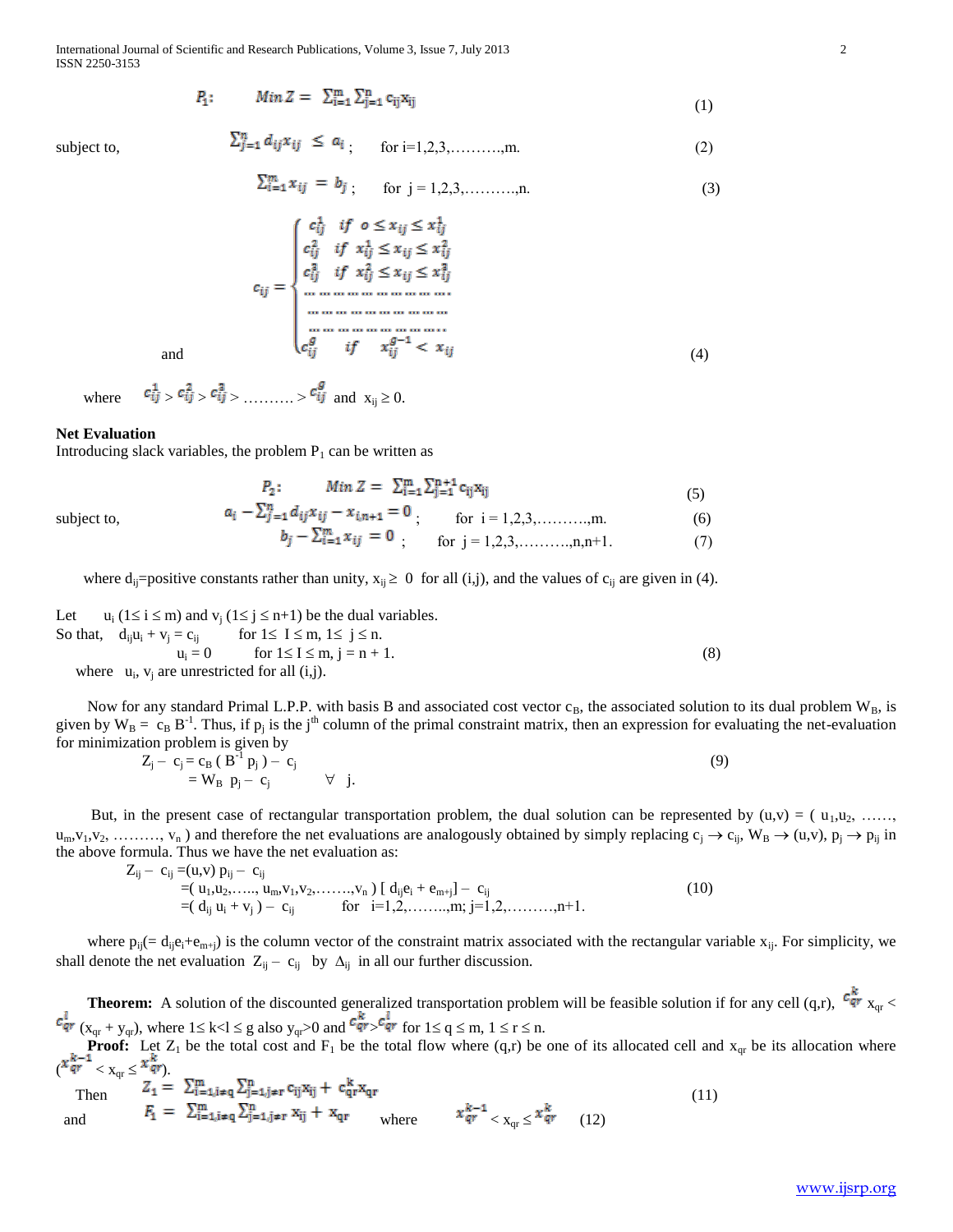Also let  $Z_2$  be the total cost and  $F_2$  be the total flow if  $(x_{qr} + y_{qr})$  where  $\frac{x_{qr}^{l-1}}{q} < x_{qr} + y_{qr} \leq \frac{x_{qr}^{l}}{q}$ , be allocated at the  $(q,r)$  cell and all other allocations are same as in flow  $F_1$ . Therefore

$$
Z_2 = \sum_{i=1, i \neq q}^{m} \sum_{j=1, j \neq r}^{n} c_{ij} x_{ij} + c_{qr}^1 (x_{qr} + y_{qr})
$$
\n
$$
F_2 = \sum_{i=1, i \neq q}^{m} \sum_{j=1, j \neq r}^{n} x_{ij} + (x_{qr} + y_{qr})
$$
\nwhere  $x_{qr}^{l-1} < (x_{qr} + y_{qr}) \le x_{qr}^l$  (14)

Obviously  $F_1 + y_{qr} > F_1$  where  $\frac{x_{qr}^{l-1}}{r} < (x_{qr} + y_{qr}) \leq \frac{x_{qr}^{l}}{r}$ 

Let us assume that the given condition  $\frac{c_{qr}}{x_{qr}}$ ,  $\frac{c_{qr}}{x_{qr}+y_{qr}}$  does not hold. Then  $Z_1 - Z_2 = \frac{c_{qr}}{q} x_{qr} - c_{qr} (x_{qr} + y_{qr}) \geq 0;$   $\implies Z_1 > Z_2$ 

But  $F_2 > F_1$ ; So  $Z_1 > Z_2 \implies F_1 < F_2$ , which is a contradiction. So, our assumption is wrong. Hence the theorem.

#### III. ALGORITHM

Step 1. Find the initial solution  $\frac{\Delta_{ij}}{l}$  with the associated cost vector  $\frac{c_{\vec{B}}}{l}$  and the corresponding cost  $Z^1$  by using North West Corner Rule.

Step 2. Set r=1.

Step 3. Write  $\frac{Ai_1^T}{i}$  with the associated vector  $\frac{E_1}{i}$  and corresponding cost Z<sup>r</sup>.

Step 4. Calculate dual variables  $u_i$  ( $1 \le i \le m$ ) and  $v_i$  ( $1 \le j \le n$ ).

Step 5. Calculate net evaluation  $\Delta_{ij} \ \forall (i,j) \notin B$ . If  $\Delta_{ij} \le 0 \ \forall (i,j) \notin B$ . Then go to step 10.

Step 6. Calculate  $\Delta_{st} = \text{Max } {\{\Delta_{ij} : \Delta_{ij} > 0\}}$ . Then (s,t) cell enters into the basis.<br>Step 7. Let  $\sum_{j \in \mathcal{B}} d_{ij} y_{st}^{ij} = d_{st} e_s$ ,  $1 \le i \le m$ . Step 7. Let  $\Delta_{j \in B} a_{ij} y_{st} = a_{st} e_s$ ;  $1 \le i \le m$ .  $\mathcal{L}_{i \in B} y_{st} = e_{m+t}$ ,  $1 \le j \le n+1$ . where  $p_{st}=d_{st}e_s + e_{m+t}$ . After determining  $\frac{\mathbf{y}_{st}}{\mathbf{y}_{st}}$  we calculate

Then (k,l) cell leaves the basis.

Step 8. The improved solution is  $\overline{x_{ij}^B} = x_{ij}^B - y_{st}^{ij} \times \theta$  for  $(i,j) \in B$  and  $(i,j) \neq (s,t)$ for  $(i, j) = (s,t)$ 

Step 9. Set  $r=r+1$ , goto step 3.

Step 10. Write the optimum solution is  $X^* = \frac{X^* + Y^*}{Y}$  with the associated cost vector  $c^* = c^T$  and the minimum cost is  $Z^* = Z^*$ . Step 11. Stop.

#### IV. NUMERICAL EXAMPLE

We consider the following problem given in Table 1

| Table 1        |          |                   |          |                                                |          |                                 |          |                |             |    |       |
|----------------|----------|-------------------|----------|------------------------------------------------|----------|---------------------------------|----------|----------------|-------------|----|-------|
|                |          | $D_1$             |          | $D_2$                                          | $D_3$    |                                 | $D_4$    |                |             | SI | $a_i$ |
|                |          |                   |          |                                                |          |                                 |          |                |             | ac |       |
|                |          |                   |          |                                                |          |                                 |          |                | k           |    |       |
| O <sub>1</sub> |          | $\mathrm{c}_{11}$ |          |                                                | $C_{13}$ |                                 | $C_{14}$ |                | 0           |    | 200   |
|                |          | $d_{11} =$        |          | $\begin{array}{c} c_{12}\\d_{12}= \end{array}$ |          | $d_{13} = 0.$                   |          | $d_{14} = 0.5$ | $\mathbf 1$ |    |       |
|                |          | 0.35              |          | 0.5                                            |          | 35                              |          |                |             |    |       |
| O <sub>2</sub> | $C_{21}$ |                   | $C_{22}$ |                                                | $C_{23}$ |                                 | $C_{24}$ |                | 0           |    | 500   |
|                |          | $d_{21}$ =        |          | $d_{22}$ =                                     |          | $d_{23} = 0.$                   |          | $d_{24} = 0.4$ | $\mathbf 1$ |    |       |
|                |          | 0.9               |          | 0.84                                           |          | 3                               |          |                |             |    |       |
| $O_3$          |          | $C_{31}$          |          | $C_{32}$                                       |          |                                 | $C_{34}$ |                | 0           |    | 400   |
|                |          | $d_{31} =$        |          | $d_{22}$ =                                     |          | $c_{33}$<br>d <sub>23</sub> =0. |          | $d_{24} = 0.9$ | $\mathbf 1$ |    |       |
|                |          | 0.8               |          | 0.4                                            |          | 74                              |          |                |             |    |       |
| $b_i$          | 200      |                   |          | 400                                            | 500      |                                 | 1000     |                |             |    |       |
|                |          |                   |          |                                                |          |                                 |          |                |             |    |       |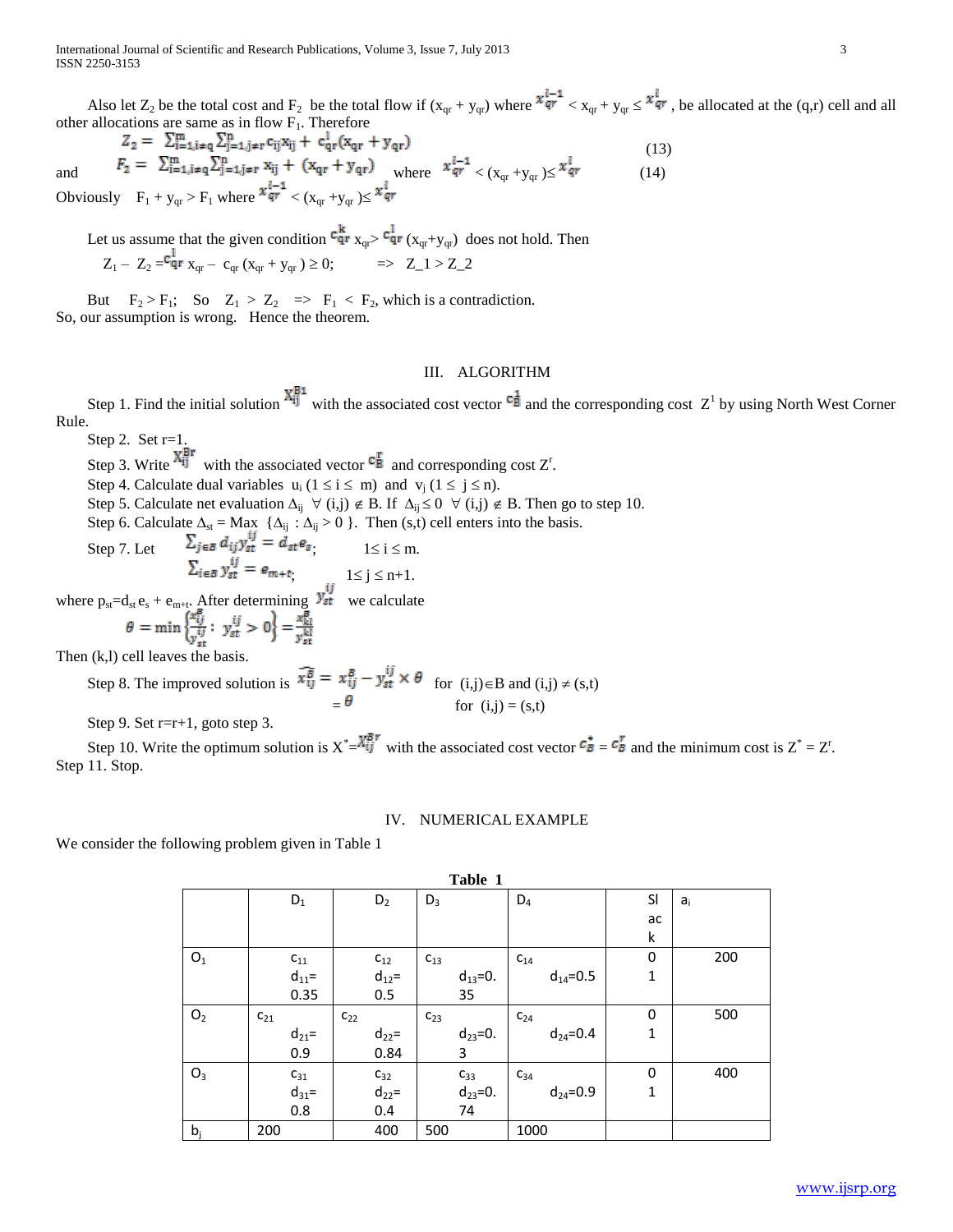| The variable costs are given below:         |                                          |
|---------------------------------------------|------------------------------------------|
| $c_{11} = 203$ if $0 \le x_{11} \le 100$    | $c_{12} = 401$ if $0 \le x_{12} \le 100$ |
| $= 201$ if $100 < x_{11} \le 150$           | $= 400$ if $100 < x_{12} \leq 300$       |
| $= 200$ if $x_{11} > 150$                   | $=$ 399 if $x_{12}$ > 300                |
| $c_{13} = 400$ if $0 \le x_{13} \le 150$    | $c_{14} = 751$ if $0 \le x_{14} \le 400$ |
| $=$ 399 if 150 < x <sub>13</sub> $\leq$ 350 | $= 750$ if $400 < x_{14} \le 700$        |
| $=$ 398 if x <sub>13</sub> >350             | $= 749$ if $x_{14} > 700$                |
| $c_{21} = 502$ if $0 \le x_{21} \le 100$    | $c_{22} = 604$ if $0 \le x_{22} \le 100$ |
| $= 500$ if $100 < x_{21} \le 150$           | $= 600$ if $100 < x_{22} \le 300$        |
| $= 498$ if $x_{21} > 150$                   | $= 599$ if $x_{22} > 300$                |
| $c_{23} = 602$ if $0 \le x_{23} \le 200$    | $c_{24} = 752$ if $0 \le x_{24} \le 350$ |
| $= 600$ if 200 $< x_{23} \le 400$           | $= 750$ if $350 < x_{24} \le 600$        |
| $=$ 599 if x <sub>23</sub> >400             | $= 749$ if $x_{24} > 600$                |
| $c_{31} = 401$ if $0 \le x_{31} \le 100$    | $c_{32} = 502$ if $0 \le x_{32} \le 150$ |
| $= 400$ if $100 < x_{31} \le 150$           | $= 500$ if $150 < x_{32} \le 300$        |
| $=$ 398 if $x_{31}$ >150                    | $= 499$ if $x_{32} > 300$                |
| $c_{33} = 602$ if $0 \le x_{33} \le 200$    | $c_{34} = 901$ if $0 \le x_{34} \le 500$ |
| $= 600$ if 200 $< x_{33} \le 350$           | $= 900$ if $500 < x_{34} \le 750$        |
| $=$ 599 if x <sub>33</sub> >350             | $= 899$ if $x_{34} > 750$                |

Applying step 1, we get the following result in Table 2

| $Table - 2$    |                    |                    |                   |                   |                       |       |  |  |
|----------------|--------------------|--------------------|-------------------|-------------------|-----------------------|-------|--|--|
|                | $D_1$              | $D_2$              | $D_3$             | $D_4$             | Slack                 | $a_i$ |  |  |
| O <sub>1</sub> | 200<br>200<br>0.35 | 400<br>260<br>0.5  | 400<br>0.35       | 751<br>0.5        | 0<br>1                | 200   |  |  |
| O <sub>2</sub> | 502<br>0.9         | 600<br>140<br>0.84 | 599<br>500<br>0.3 | 750<br>581<br>0.4 | $\mathbf 0$<br>1      | 500   |  |  |
| $O_3$          | 398<br>0.8         | 502<br>0.4         | 599<br>0.74       | 901<br>419<br>0.9 | $\Omega$<br>22.9<br>1 | 400   |  |  |
| $b_i$          | 200                | 400                | 500               | 1000              |                       |       |  |  |

Applying step 2, set  $r=1$ .

Applying step 3, we get  $\frac{X_{ij}^{B_1}}{X_{ij}} = \{x_{11} = 200, x_{12} = 260, x_{22} = 140, x_{23} = 500, x_{24} = 581, x_{34} = 419, x_{35} = 22.9\}$  with the associated cost vector  $C_{B}^{\perp} = \{c_{11} = 200, c_{12} = 400, c_{22} = 600, c_{23} = 599, c_{24} = 750, c_{34} = 901, c_{35} = 0\}$  and the corresponding cost  $Z^1 = 1340769$ . Applying step 4, we get dual variables are  $u_1 = -1034.2$ ,  $u_2 = -377.5$ ,  $u_3 = 0$ ,  $v_1 = 561.97$ ,  $v_2 = 917.1$ ,  $v_3 = 712.25$  and  $v_4 = 901$ .

Applying step 5, we get the values of  $\Delta_{ii} \forall (i,j) \notin B$  are  $\Delta_{13} = -49.72$ ,  $\Delta_{14} = -367.1$ ,  $\Delta_{1S} = -1034.2$ ,  $\Delta_{21} = -275.78$ ,  $\Delta_{2S} = -377.5$ ,  $\Delta_{31} = 163.97$ ,  $\Delta_{32} = 415.1$  and  $\Delta_{33} = 113.25$ .

Applying step 6, we get  $\Delta_{st} = \text{Max } \{163.97, 415.1, 113.25 \} = 415.1$  at (3,2) cell. Therefore (3,2) cell enter into the basis. Applying step 7, we get the values of  $y_{32}^{ij}$  are  $y_{32}^{11} = 0$ ,  $y_{32}^{12} = 0$ ,  $y_{32}^{22} = 1$ ,  $y_{32}^{23} = -2.1$ ,  $y_{32}^{34} = 2.1$  and  $y_{32}^{35} = -1.49$ .

 $\therefore \theta = \min \{ 140, 199.5 \} = 140 = \frac{x_{22}^{\frac{1}{2}}}{9.52}$ . Therefore (2,2) cell leaves the basis.

Applying step 8, we get the values of  $\overline{x_{1j}^B}$  are  $\overline{x_{11=200}^B}$ ,  $\overline{x_{12=260}^B}$ ,  $\overline{x_{24=500}^B}$ ,  $\overline{x_{24=875}^B}$ ,  $\overline{x_{32=140}^B}$ ,  $\overline{x_{44=125}^B}$ ,  $\overline{x_{35=231.5}^B}$  and tabulated in Table 3.

|                | $D_1$ | D <sub>2</sub> | $D_3$ | $D_4$ | Slack | $a_i$ |
|----------------|-------|----------------|-------|-------|-------|-------|
| O <sub>1</sub> | 200   | 400            | 399   | 751   | υ     |       |
|                | 200   | 260            |       |       |       | 200   |
|                | 0.35  | 0.5            | 0.35  | 0.5   |       |       |
| O <sub>2</sub> | 502   | 600            | 599   | 750   | υ     |       |
|                |       |                | 500   | 875   |       | 500   |
|                | 0.9   | 0.84           |       |       |       |       |

**Table – 3**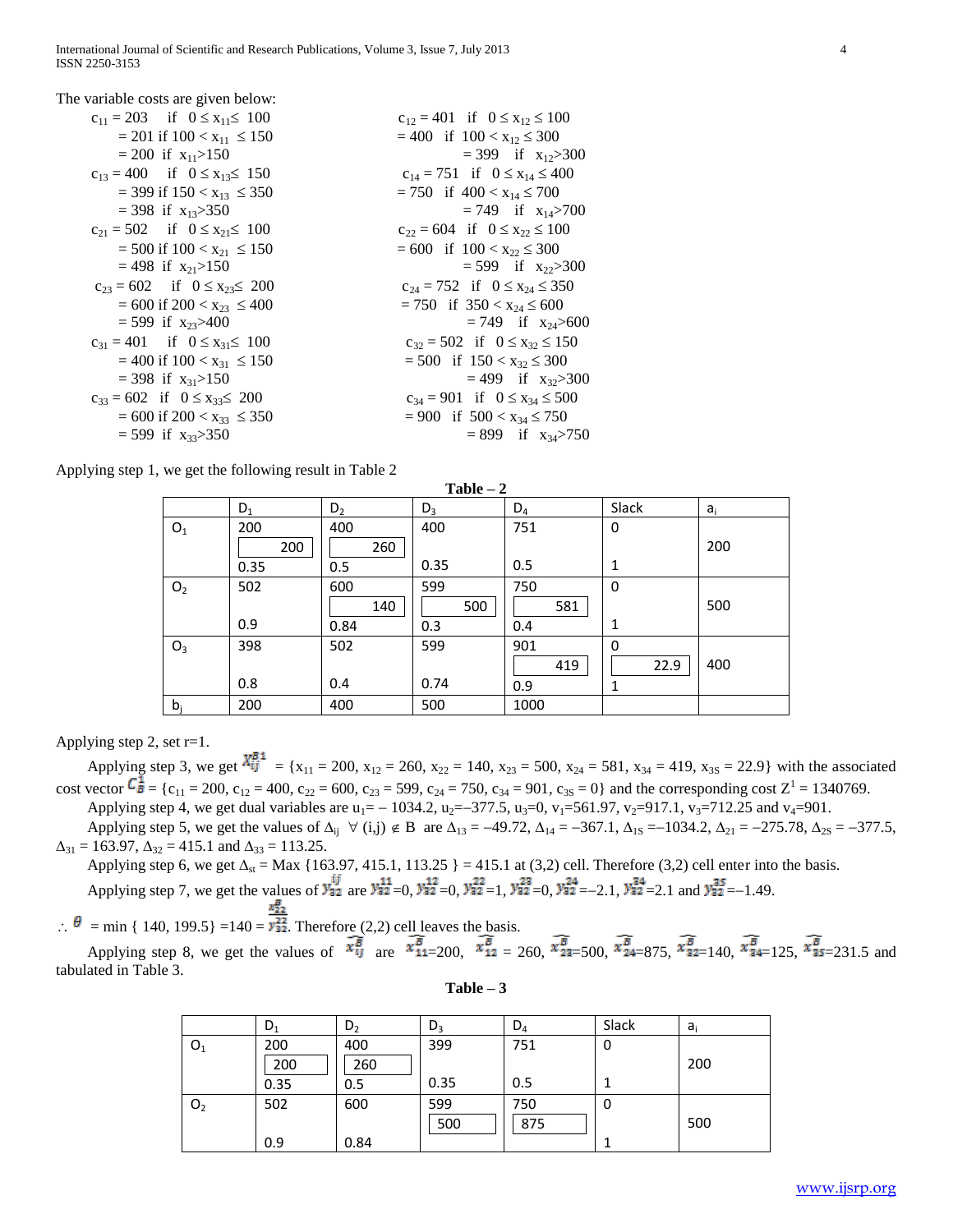|       |     |     | 0.3  | 0.4  |       |     |
|-------|-----|-----|------|------|-------|-----|
| $O_3$ | 398 | 502 | 602  | 901  |       |     |
|       |     | 140 |      | 125  | 231.5 | 400 |
|       | 0.8 | 0.4 | 0.74 | 0.9  |       |     |
| $b_i$ | 200 | 400 | 500  | 1000 |       |     |

Applying step 9, set  $r = r + 1$  and go to Step 3. The values of  $\frac{X_{ij}^{B2}}{y}$  with the associated cost vector  $C_B^2$  give in Table 3 and the corresponding cost  $Z^2$ =1281780. Proceeding in this way the final table given by Table 4.

| Table - 4       |       |                |       |       |       |       |  |  |
|-----------------|-------|----------------|-------|-------|-------|-------|--|--|
|                 | $D_1$ | D <sub>2</sub> | $D_3$ | $D_4$ | Slack | $a_i$ |  |  |
| ${\mathsf O}_1$ | 203   | 401            | 398   | 751   | 0     |       |  |  |
|                 | 71.5  |                | 500   |       |       | 200   |  |  |
|                 | 0.35  | 0.5            | 0.35  | 0.5   | 1     |       |  |  |
| O <sub>2</sub>  | 500   | 600            | 602   | 749   | 0     |       |  |  |
|                 |       |                |       | 1000  | 100   | 500   |  |  |
|                 | 0.9   | 0.84           | 0.3   | 0.4   | 1     |       |  |  |
| O <sub>3</sub>  | 400   | 499            | 602   | 901   | 0     |       |  |  |
|                 | 128.5 | 400            |       |       | 137.2 | 400   |  |  |
|                 | 0.8   | 0.4            | 0.74  | 0.9   | 1     |       |  |  |
| $b_i$           | 200   | 400            | 500   | 1000  |       |       |  |  |

Applying step 10, the optimum solution is  $X^* = \{ x_{11} = 71.5, x_{13} = 500, x_{24} = 1000, x_{31} = 128.5, x_{32} = 400 \}$ , with the associated cost vector  $\mathcal{C}_{\mathbf{B}} = \{c_{11} = 203, c_{13} = 398, c_{24} = 749, c_{31} = 400, c_{32} = 499\}$  and the optimum cost  $Z^* = 1213514.5$ 

#### **REMARK:**

If we consider the problem<br>  $P^1:$  Min  $Z = \sum_{i=1}^m \sum_{j=1}^n c_{ij} x_{ij}$ subject to,  $\sum_{j=1}^{n} d_{ij}^{1} x_{ij} \le a_i$ ; for  $i = 1, 2, 3, \dots, m$ .  $\sum_{i=1}^{m} d_{ij}^{2} x_{ij} = b_{j}$ ; for  $j = 1, 2, 3, \dots, n$ . where the values of  $c_{ij}$  are given in equation (2.4), and  $x_{ij} \ge 0$  ( $1 \le i \le m$ ,  $1 \le j \le n$ ).

Then this problem (P<sup>1</sup>) can easily be converted to our proposed problem (P<sub>1</sub>) by transformation  $d_{ij}^* x_{ij} = w_{ij}$  for  $(1 \le i \le m, 1$  $\leq j \leq n);$ 

#### **REFERENCES**

- [1] G. M. Appa, "The transportation problem and its variants," Operational Research Quarterly, 1973, p.p.  $79 - 99$ .
- [2] H. Arsham and A. B. Kahn, "A simplex-type algorithm for general transportation problems: An alternating to stepping-stone," Journal of Operational Research Society, 1989, p.p. 581 – 590.
- [3] V. Balachandrana and G. L. Thompson, "An Operator Theory of Parametric Programming for the Generalized Transportation Problem-II: Rim, Cost and Bound Operators," Naval Res. Log. Quart, 1975, p.p. 101 – 125.
- [4] E. Balas and P. L. Ivanescu, "On the generalized transportation problem," Management Science, 1964, p.p. 188 – 202.
- [5] M. Basu and D. Acharya, "An algorithm for the optimum time-cost tradeoff in generalized solid transportational problem," International Management System, 2000, p.p. 237 – 250.
- [6] M. Basu and D. Acharya, "On quadratic fractional generalized solid bicriterion transportation problem," An International Journal of Mathematics & Computing, 2002, p.p. 131 – 143.
- [7] M. Basu, D. Acharya and A. Das, "The algorithm of finding all paradoxical pair in a linear transportation problem," Discrete Mathematics, Algorithm and Application, 2012, 1250049 (9pages), ©World Scientific Publising Company, DOI: 10.1142/S1793830912500498.
- [8] M. Basu, B. B. Pal and A. Kundu, "An algorithm for the optimum time-cost trade-off in three dimensional transportational problem," Optimization, 1993, p.p. 177 – 185.
- [9] M. Basu, B. B. Pal and A. Kundu, "An Algorithm For The Optimum Time Cost Trade-off in Fixed Charge Bi-criterion Transportation Problem," Optimization, 1994, p.p. 53 – 68.
- [10] H. L. Bhatia, K. Swarup and M. Puri, "Time-cost trade-off in a transportation problem," Opsearch, 1976, p.p. 129 – 142.
- [11] A. Charnes and W. W. Cooper, "The stepping stone method of explaning linear programming calculations in transportation problems," Management Science, 1954, p.p 49 – 69.
- [12] L. Cooper and C. Dredes, "An approximate solution method for the fixed charge problem," Naval Research Logistics Quarterly, 1967, p.p 101 – 113.
- [13] G. B. Dantzig, *Linear Programming and Extensions* (Princeton University Press, NJ, 1963).
- [14] G. Hadley, *Linear Programming,* Narosa Publishing House, New Delhi, 1987.
- [15] F. L. Hitchcock, "The distribution of a product from several resources to numerous localities," Journal of Mathematical Physics, 1941, p.p 224 – 230.
- [16] D. Klingsman and R. Russel, "Solving Constrained Transportation Problems," Operations Research, 1975, p.p. 91 – 105.
- [17] D. Thirwani, "A Note on Fixed Charge Bi-criterion Transportation Problem with Enhanced Flow," Indian Journal of Pure and Applied Mathematics, 1998, p.p. 565 – 571.